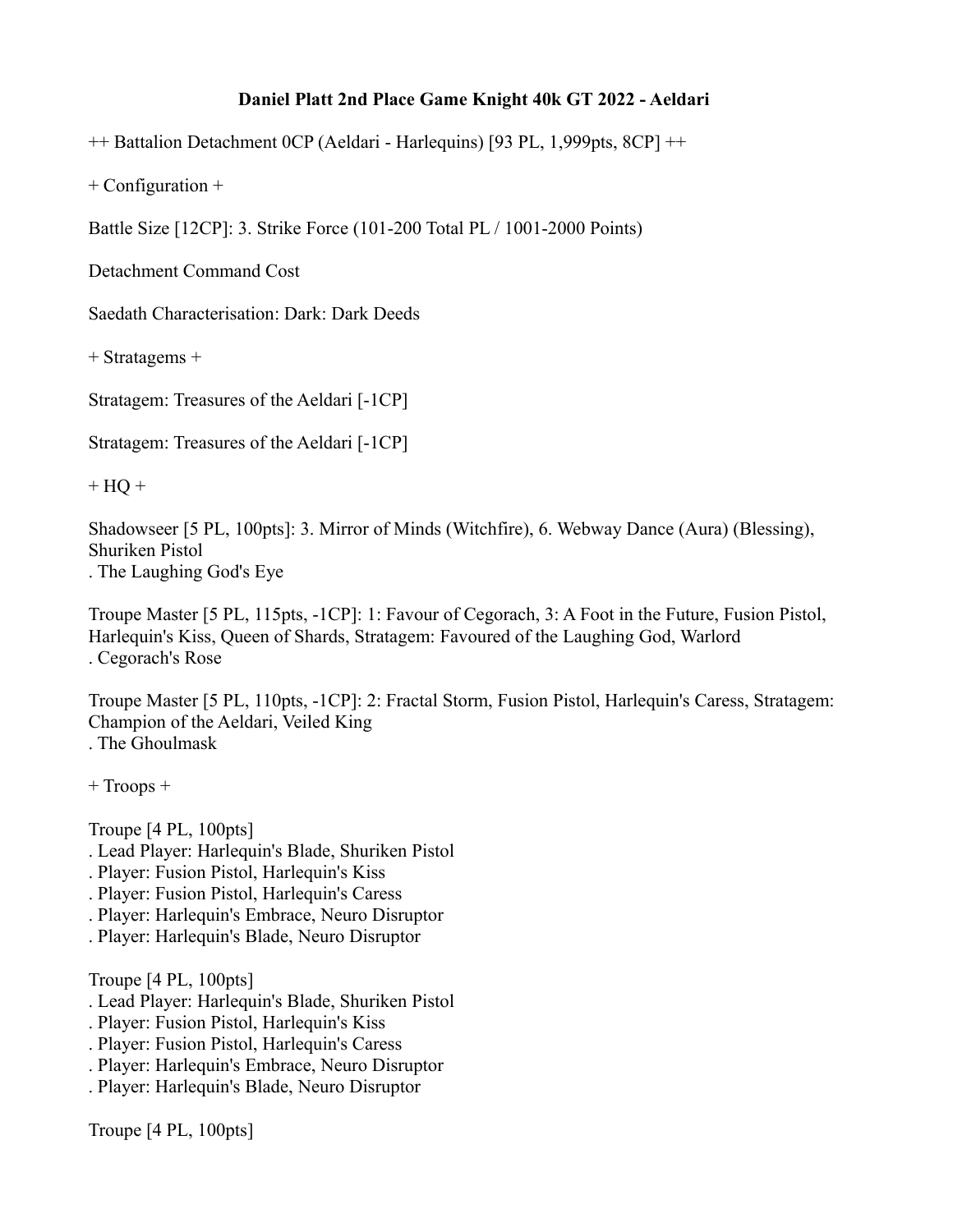- . Lead Player: Harlequin's Blade, Shuriken Pistol
- . Player: Fusion Pistol, Harlequin's Kiss
- . Player: Fusion Pistol, Harlequin's Caress
- . Player: Harlequin's Embrace, Neuro Disruptor
- . Player: Harlequin's Blade, Neuro Disruptor

Troupe [4 PL, 100pts]

- . Lead Player: Harlequin's Blade, Shuriken Pistol
- . Player: Fusion Pistol, Harlequin's Kiss
- . Player: Fusion Pistol, Harlequin's Caress
- . Player: Harlequin's Embrace, Neuro Disruptor
- . Player: Harlequin's Blade, Neuro Disruptor

Troupe [4 PL, 100pts]

- . Lead Player: Harlequin's Blade, Shuriken Pistol
- . Player: Fusion Pistol, Harlequin's Kiss
- . Player: Fusion Pistol, Harlequin's Caress
- . Player: Harlequin's Embrace, Neuro Disruptor
- . Player: Harlequin's Blade, Neuro Disruptor

Troupe [9 PL, 134pts]

- . Lead Player: Harlequin's Blade, Shuriken Pistol
- . Player: Harlequin's Kiss, Shuriken Pistol
- . Player: Harlequin's Caress, Shuriken Pistol
- . Player: Harlequin's Embrace, Shuriken Pistol
- . Player: Harlequin's Kiss, Shuriken Pistol
- . Player: Harlequin's Kiss, Shuriken Pistol
- . Player: Harlequin's Kiss, Shuriken Pistol
- . Player: Harlequin's Blade, Shuriken Pistol
- + Elites +

Death Jester [3 PL, 55pts]

Solitaire [6 PL, 110pts]

+ Fast Attack +

Skyweavers [8 PL, 150pts]

- . Skyweaver: Shuriken Cannon, Zephyrglaive
- . Skyweaver: Shuriken Cannon, Zephyrglaive
- . Skyweaver: Shuriken Cannon, Zephyrglaive

Skyweavers [8 PL, 150pts]

- . Skyweaver: Shuriken Cannon, Zephyrglaive
- . Skyweaver: Shuriken Cannon, Zephyrglaive
- . Skyweaver: Shuriken Cannon, Zephyrglaive

Skyweavers [4 PL, 100pts]